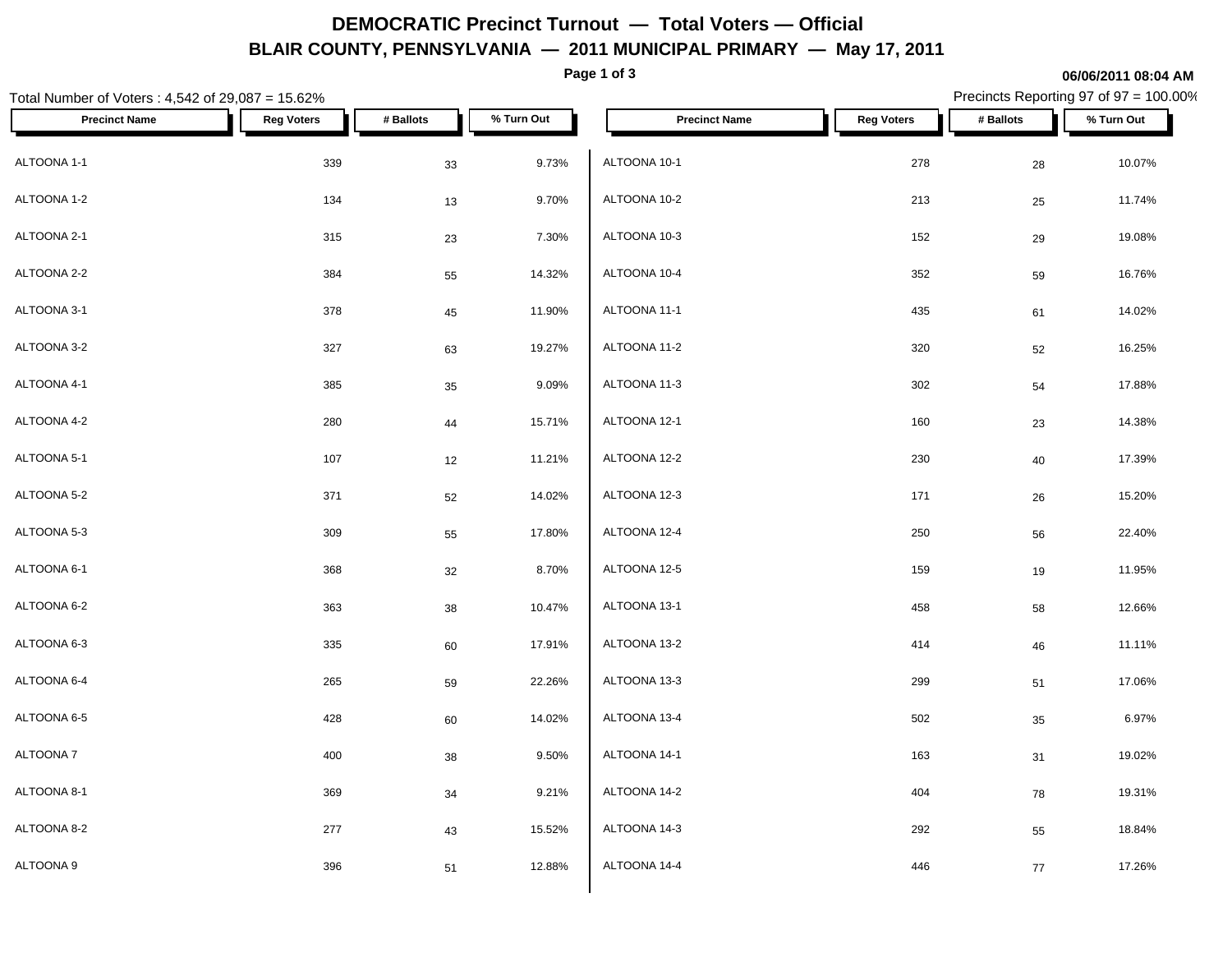## **DEMOCRATIC Precinct Turnout — Total Voters — Official BLAIR COUNTY, PENNSYLVANIA — 2011 MUNICIPAL PRIMARY — May 17, 2011**

**Page 2 of 3**

#### **06/06/2011 08:04 AM**

Precincts Reporting 97 of 97 = 100.00%

| Total Number of Voters : 4,542 of 29,087 = 15.62% |                   | Precincts Reporting 97 of 97 = 100.00% |            |                        |                   |            |            |
|---------------------------------------------------|-------------------|----------------------------------------|------------|------------------------|-------------------|------------|------------|
| <b>Precinct Name</b>                              | <b>Reg Voters</b> | # Ballots                              | % Turn Out | <b>Precinct Name</b>   | <b>Reg Voters</b> | # Ballots  | % Turn Out |
| ALLEGHENY 1                                       | 584               | 106                                    | 18.15%     | <b>HOLLIDAYSBURG 1</b> | 176               | 25         | 14.20%     |
| ALLEGHENY 2                                       | 544               | 82                                     | 15.07%     | HOLLIDAYSBURG 2        | 200               | 55         | 27.50%     |
| ALLEGHENY 3                                       | 121               | 35                                     | 28.93%     | <b>HOLLIDAYSBURG 3</b> | 156               | $17$       | 10.90%     |
| ALLEGHENY 4                                       | 295               | 41                                     | 13.90%     | HOLLIDAYSBURG 4        | 222               | 60         | 27.03%     |
| ANTIS TWP 1                                       | 526               | 52                                     | 9.89%      | <b>HOLLIDAYSBURG 5</b> | 169               | 48         | 28.40%     |
| ANTIS TWP 2                                       | 336               | 46                                     | 13.69%     | <b>HOLLIDAYSBURG 6</b> | 265               | 55         | 20.75%     |
| ANTIS TWP 3                                       | 450               | 57                                     | 12.67%     | <b>HOLLIDAYSBURG 7</b> | 149               | $39\,$     | 26.17%     |
| BELLWOOD BORO                                     | 372               | 43                                     | 11.56%     | <b>HUSTON TWP</b>      | 149               | $17$       | 11.41%     |
| <b>BLAIR - CATFISH</b>                            | 324               | 70                                     | 21.60%     | <b>JUNIATA TWP</b>     | 175               | 33         | 18.86%     |
| <b>BLAIR - E HOLBG</b>                            | 664               | 168                                    | 25.30%     | LOGAN TWP 1            | 490               | 89         | 18.16%     |
| <b>CATHARINE TWP</b>                              | 121               | 23                                     | 19.01%     | LOGAN TWP 2            | 599               | 105        | 17.53%     |
| <b>DUNCANSVILLE</b>                               | 296               | 52                                     | 17.57%     | LOGAN TWP 3            | 264               | 56         | 21.21%     |
| FRANKSTOWN TWP1                                   | 110               | 26                                     | 23.64%     | <b>LOGAN TWP 4</b>     | 452               | ${\bf 87}$ | 19.25%     |
| FRANKSTOWN TWP2                                   | 791               | 155                                    | 19.60%     | LOGAN TWP 5            | 434               | 87         | 20.05%     |
| FRANKSTOWN TWP3                                   | 797               | 150                                    | 18.82%     | LOGAN TWP 6            | 706               | 105        | 14.87%     |
| FREEDOM TWP 1                                     | 204               | 35                                     | 17.16%     | LOGAN TWP 7            | 235               | ${\bf 44}$ | 18.72%     |
| FREEDOM TWP 2                                     | 376               | 44                                     | 11.70%     | <b>MARTINSBURG 1</b>   | 137               | 34         | 24.82%     |
| <b>GREENFIELD TWP1</b>                            | 297               | $30\,$                                 | 10.10%     | <b>MARTINSBURG 2</b>   | 164               | $27\,$     | 16.46%     |
| <b>GREENFIELD TWP2</b>                            | 40                | 8                                      | 20.00%     | NEWRY BORO             | 75                | 25         | 33.33%     |
| <b>GREENFIELD TWP3</b>                            | 375               | 62                                     | 16.53%     | NORTH WOODBURY         | 325               | $27\,$     | 8.31%      |
|                                                   |                   |                                        |            |                        |                   |            |            |